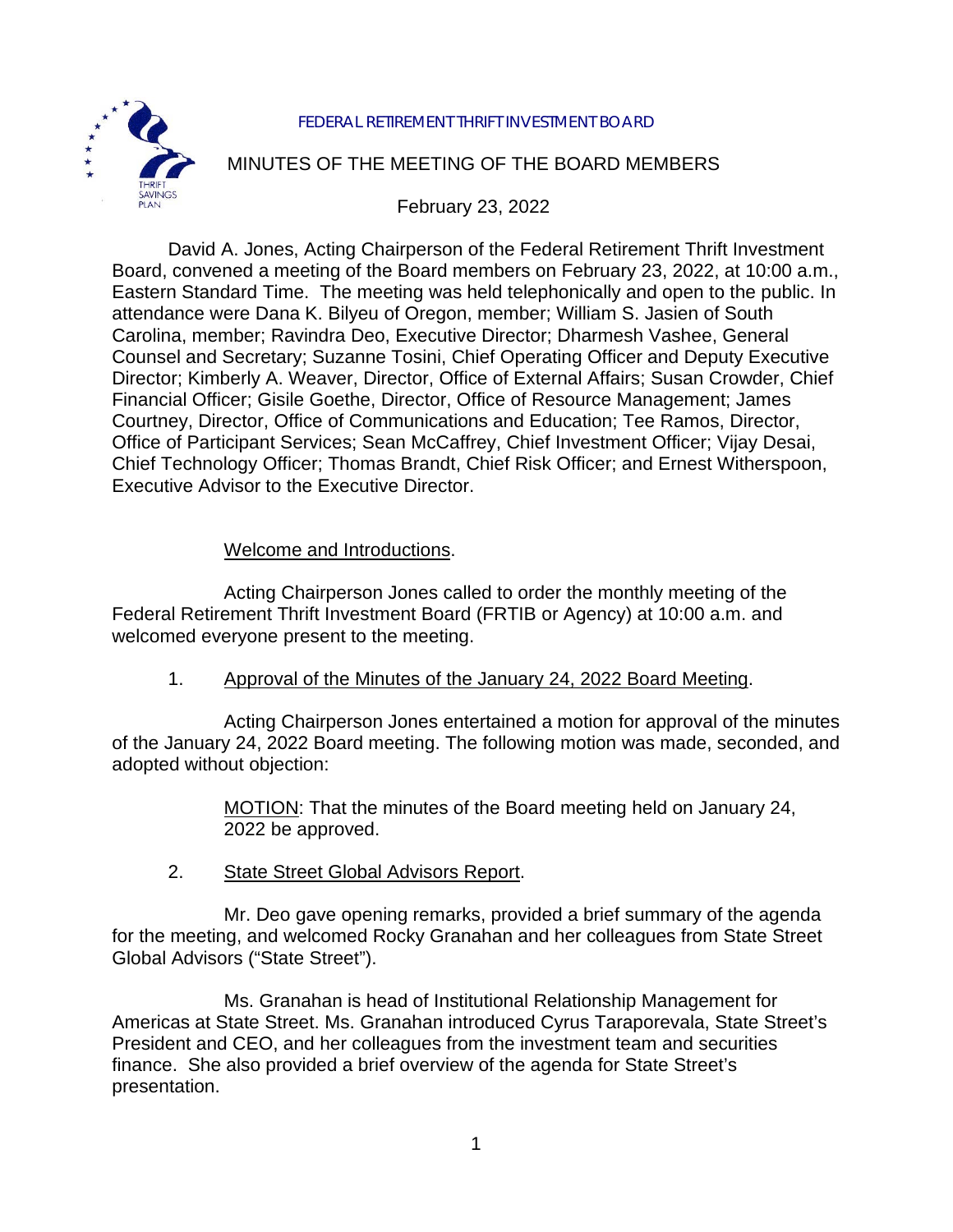a. Cyrus Taraporevala, President and CEO

Mr. Taraporevala was honored by State Street's selection as one of the asset managers for the TSP and remarked that it was inspiring to observe the collective teams of State Street and the TSP working closely together during last year's smooth transition of assets into the TSP C, S, and F Funds while managing the challenges of COVID-19. He stated that State Street is committed to achieving that same level of diligence in the day-to-day management of the plan. He also noted that State Street has its best people in technology operations and investment staying focused on providing TSP with the best service possible.

Mr. Taraporevala then provided an overview of State Street's history in the asset management industry. State Street's mission is to invest responsibly to enable economic prosperity and social progress. State Street manages over 4 trillion dollars in assets and has over 2,500 employees across 30 offices globally. He explained that State Street Global Advisors is the asset management side of State Street Corporation, one of the largest global custodian banks with over 43 trillion dollars of assets under custody.

Mr. Taraporevala concluded by announcing his plan to retire in 2022 after his successor is on board and a smooth transition has occurred.

b. Lori Heinel, Chief Investment Officer

Ms. Heinel provided an overview of State Street's global market outlook, including a general overview of the U.S. and global economies and the various factors that may impact 2022's economic recovery. See ["FRTIB\\_SSGA Board Meeting](https://www.frtib.gov/pdf/minutes/2022/Feb/MM-2022Feb-Att1.pdf)" (attached).

> c. Brendan Curran, Head of U.S. Investment Strategy for Defined **Contributions**

Mr. Curran provided his perspective on plan design trends based on State Street's broader defined contribution business. He discussed target date funds and how they work well for many investors who are too busy to check their allocations and rebalance as their time horizon shortens. Over time, these funds have delivered higher median returns with lower levels of volatility when compared to participants who construct their defined contribution portfolios with standalone options. Mr. Curran also discussed next generation challenges such as participants living and working longer, the employer shift from defined benefit plans to defined contribution plans, and sponsors looking for in-plan retirement income solutions to maintain assets in the plan to keep costs down. He also mentioned that many participants are looking to their employer for assistance in the decumulation phase.

d. Axel Hester, Director of Securities Lending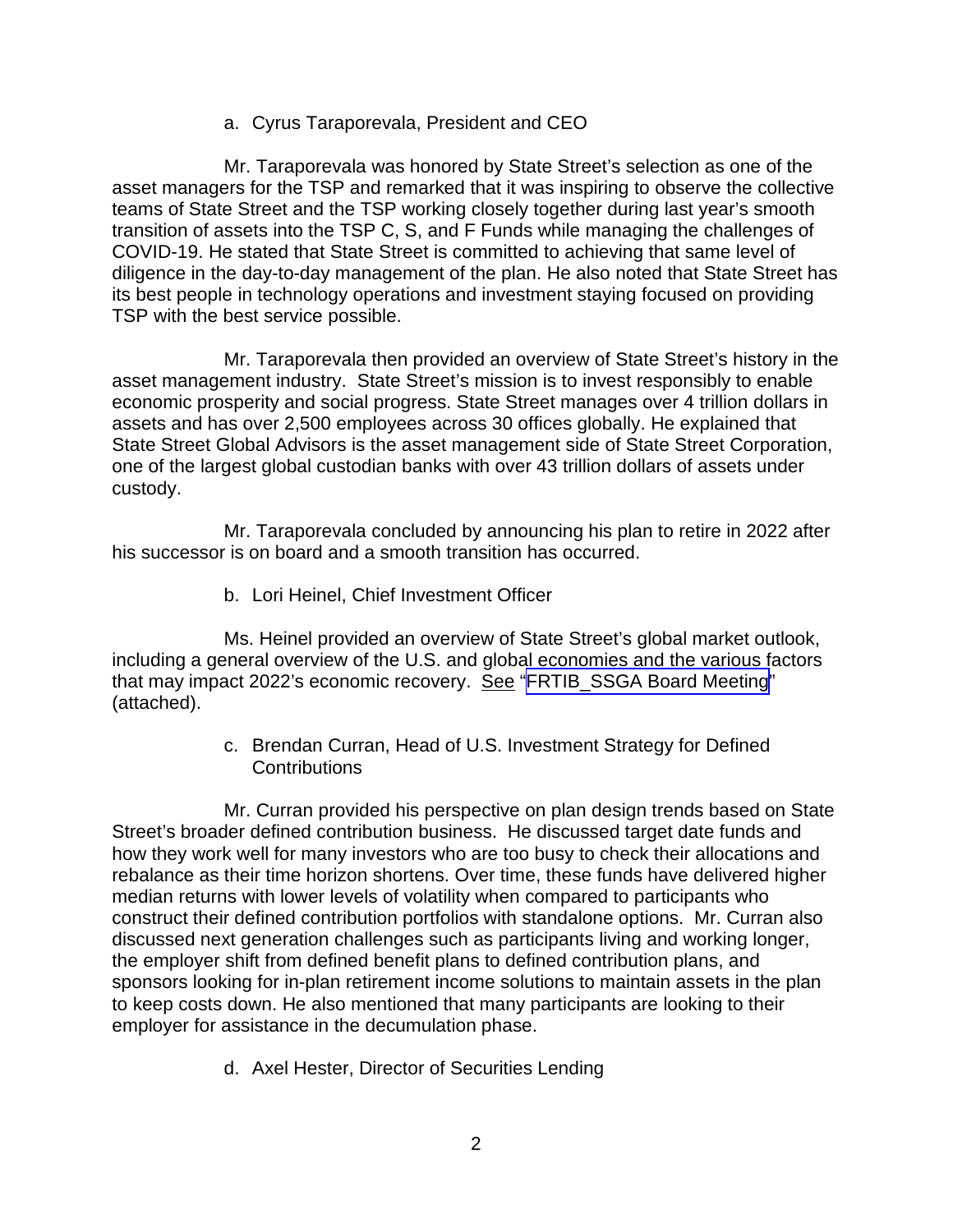Mr. Hester provided an overview of State Street's experience and commitment to securities lending as a core product offering. He stated that State Street manages 5.4 trillion dollars in lendable assets and cash collateral advance through State Street's cash management business. State Street's lending program focuses on balancing risk and returns while adapting to the characteristics of the FRTIB's lending program and its participants. He noted that, overall, State Street believes that the launch of the TSP lending program with State Street was successful, and 2022 is starting off well.

### e. Marc Dicosimo, Senior Portfolio Manager

Mr. Dicosimo provided an overview of the F Fund, a passively-managed portfolio whose objective is to track the Bloomberg U.S. aggregate index. He reported that the fund is tracking appropriately, and since State Street began management in June of 2021, the Fund has had a positive tracking error of 1 basis point.

f. Karl Schneider, Senior Portfolio Manager

Mr. Schneider discussed the performance for the S Fund and the C Fund in 2021. He stated that the C Fund matched its benchmark in each period, while the S Fund was slightly ahead of its benchmark in each period. He noted that the S Fund has outperformed its benchmark by close to seven basis points with approximately six basis points coming from the securities lending program.

g. Closing Remarks

Ms. Granahan gave a few closing remarks and opened the floor for questions. In response to a question from Member Jasien about the geopolitical activities around the globe and their effects on the market, Ms. Heinel explained that there are some concerns about liquidity, particularly in local markets and especially in the bond markets, where spreads have widened quite dramatically, and trading activity has grown to a halt. She said that State Street is carefully watching developments in Ukraine.

Member Jasien, echoed by Member Bilyeu and Acting Chairman Jones, requested that State Street continue to provide information relating to decumulation strategies as more individuals reach retirement with only a defined contribution plan. Mr. Curran agreed that the decrease in defined benefit plans has presented challenges in this area and he is happy to share more information going forward.

- 3. Monthly Reports.
	- a. Participant Activity Report

Mr. Ramos reviewed the monthly Participant Activity Report. See "[Thrift](https://www.frtib.gov/pdf/minutes/2022/Feb/MM-2022Feb-Att2.pdf)  [Savings Fund Statistics January](https://www.frtib.gov/pdf/minutes/2022/Feb/MM-2022Feb-Att2.pdf) 2022" (attached). He reported that the FERS and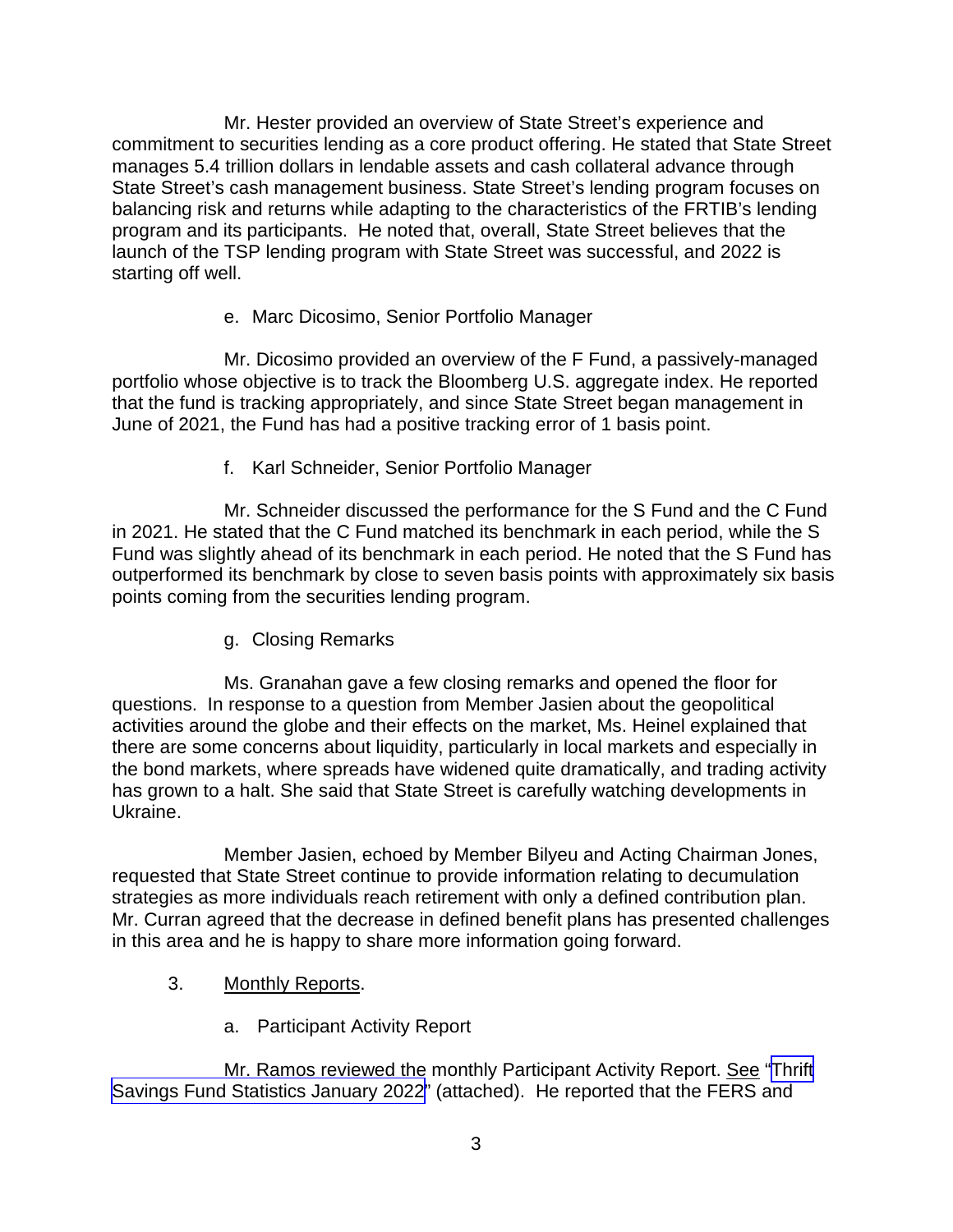active-duty uniformed services participation rates increased in January, setting all-time highs of 94.9 percent and 81.3 percent, respectively. He also reported that an additional 3,400 separated participants began receiving monthly payments in February, adding to the 241,642 participants who are already receiving monthly payments. Mr. Ramos stated that, as he reported last month, national labor supply and COVID-related absences have negatively affected the Agency's ability to maintain sufficient staffing at the contact centers. The Agency's hiring and training pipeline in February should better position the Agency to be back on track in March. In response to a question from Member Jasien regarding staffing, Mr. Ramos shared that the Agency's vendors have had several campaigns to recruit previously terminated employees and through contract negotiations have raised the prevailing rates to be more competitive with local markets. He admitted that the situation is still challenging, but they are doing a better job. He explained that sizable classes that were hired in January and early February are getting through the training program and will be ready to begin answering calls in March. He acknowledged that the high turnover rate continues to be a problem. Member Jasien asked for the attrition rate, and Mr. Ramos responded around 94 percent.

b. Legislative Report

Ms. Weaver began by noting that the House of Representatives and the Senate are out this week. She mentioned that Congress passed a three-week extension of the Continuing Resolution, which expires March 11th, and they are working to make sure the remainder of the fiscal year is funded.

c. Investment Performance

Mr. McCaffrey reviewed the monthly investment performance report. See "January [2022 Performance Review – G, F, C, S, I, and L Funds"](https://www.frtib.gov/pdf/minutes/2022/Feb/MM-2022Feb-Att3.pdf) (attached).

For the month of January, BlackRock's performance for the F Fund exceeded the Fixed Income Index by nine basis points, primarily due to a difference in the timing of pricing by BlackRock and by the index provider on December 31, 2021. Its performance for the C Fund was in line with the Large Cap Index. For the S Fund, BlackRock outperformed the Small Mid Cap Index by three basis points, primarily resulting from securities lending. Its performance for the I Fund was ahead of the International Index by 88 basis points, largely due to a fair value pricing event on the last trading day of January.

State Street's performance for the F and C Funds was in line with the Funds' Fixed Income and Large Cap indices respectively for the month. Its performance for the S Fund exceeded the return of the Small Mid Cap Index by five basis points, primarily due to securities sampling.

The Federal Reserve left its target short-term interest rate range unchanged, noting that economic growth continues to depend on the course of the pandemic. However, it also acknowledged that inflationary pressures may soon require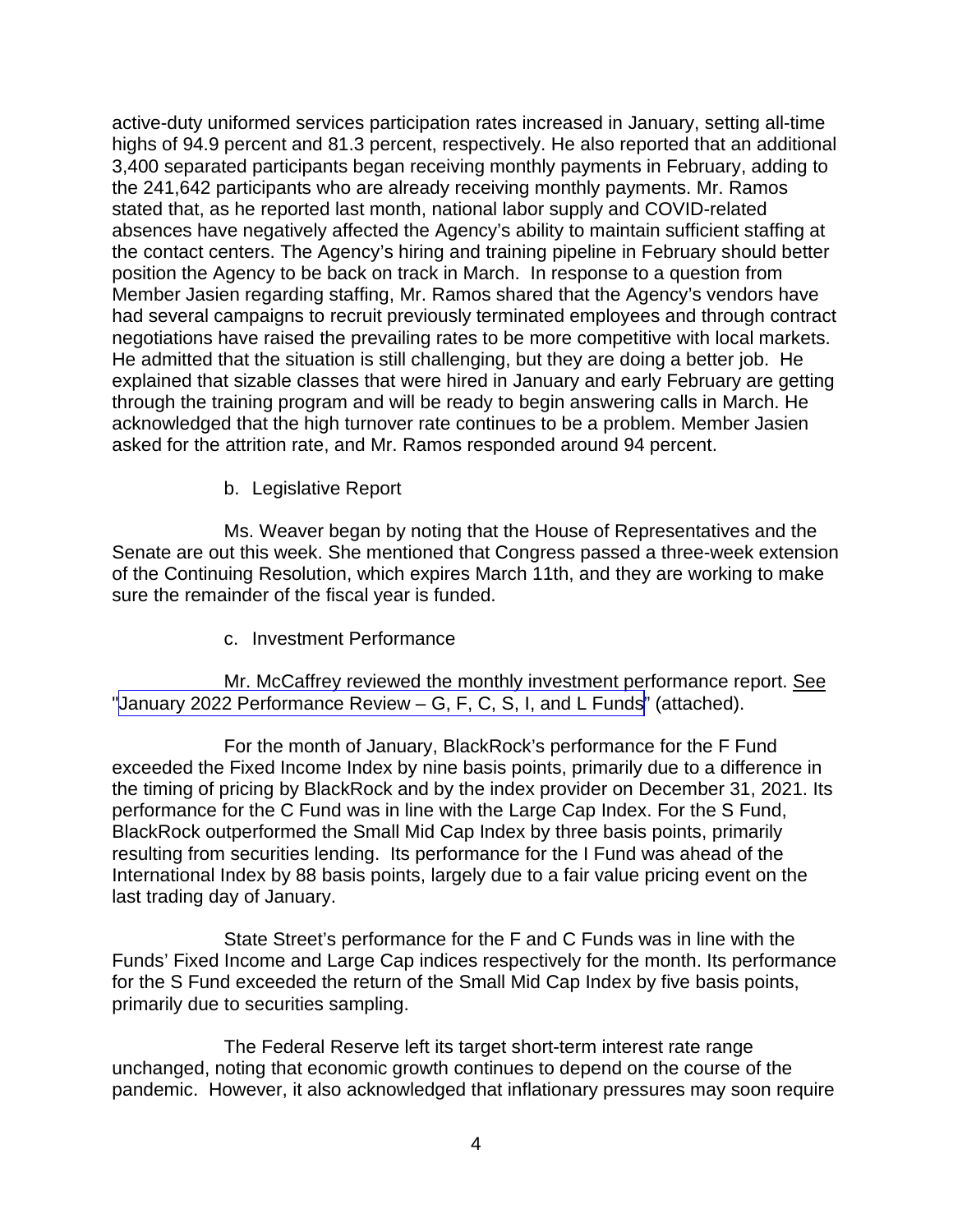that rate to rise. Markets were turbulent as investors prepared for the removal of monetary stimulus. Higher longer-term interest rates contributed to a loss for the F Fund. The C, S, and I Funds also posted losses, with the latter's decline attributable in part to a stronger U.S. dollar. All the L Funds experienced losses for January.

Mr. McCaffrey noted that there is no separate year-to-date performance reporting and commentary for this meeting because those returns would match January's returns.

Mr. McCaffrey provided the current month's performance through Tuesday, February 22, 2022. The C Fund is down 4.56 percent. The S Fund's loss is 3.59 percent. The I Fund has lost 1.60 percent. The F Fund has fallen 1.61 percent. The G Fund is ahead by 0.11 percent.

Net interfund transfers for the Funds picked up significantly for January because of what were probably flight-to-safety trades that led some participants to exit the equity Funds and buy the G Fund. About 2.46 percent of participants in the TSP chose to do an interfund transfer. Mr. McCaffrey noted that looking at it another way, about 97.54 percent of participants chose not to do an exchange, in keeping with the theme that most participants do not execute an interfund transfer in a given month.

d. Investment Policy Approval Frequency.

Mr. McCaffrey gave a presentation to explore the appropriate frequency for proposing resolutions to the Board for review and affirmation of the TSP Funds' investment policies. See "[Investment Policy Approval Frequency"](https://www.frtib.gov/pdf/minutes/2022/Feb/MM-2022Feb-Att4.pdf) (attached). He explained that the Federal Employees' Retirement System Act (FERSA) requires the Board to establish investment policies, but it does not specify the frequency of their review. The current practice is that the Executive Director proposes a resolution to the Board for the approval of the TSP's investment policies for the G, F, C, S, and I Funds on a quarterly basis.

The Office of Investments recently commissioned a study by RVK, one of the TSP's investment consultants, regarding best practices with respect to the frequency of Board review and approval of investment policies. Mr. McCaffrey gave a brief overview of RVK's study and its findings. Based on a review of the findings in RVK's study and consideration of the nature of TSP's investment policies, Mr. McCaffrey noted that annual reviews are most consistent with the long-term nature of the TSP's investment policy.

Mr. McCaffrey presented a proposal that the resolution on investment policy be moved to an annual basis with exceptions for special circumstances that may arise. Additionally, the most recently approved resolution during the Board meeting of January 2022 should serve for all of the calendar year 2022, so the next resolution would be submitted in January 2023.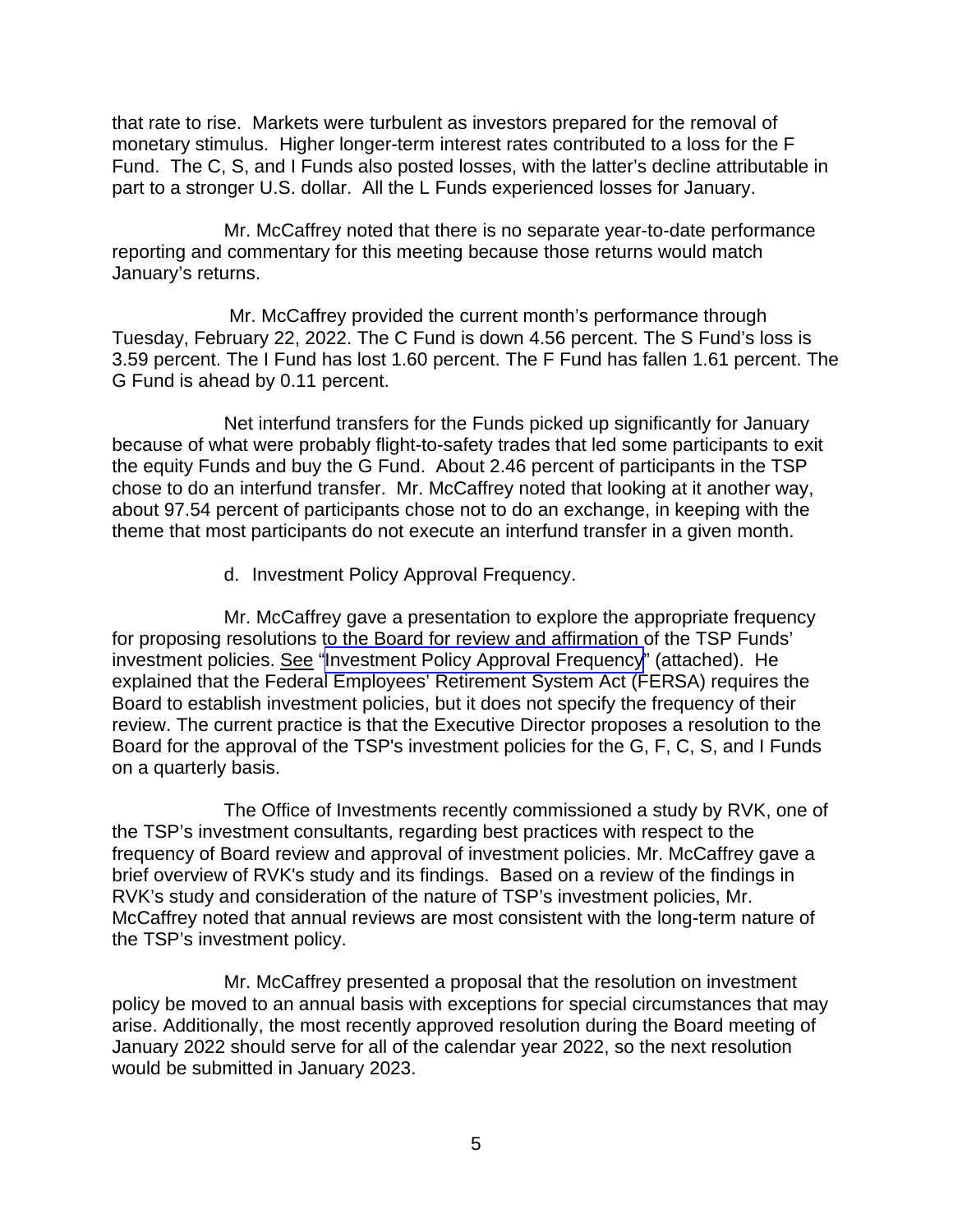In response to a question from Member Jasien regarding how the quarterly approval practice began, Mr. Deo and Mr. McCaffrey both stated that their understanding is that it was set up as quarterly since the plan's inception.

Acting Chairperson Jones entertained a motion for approval of the resolution.

> WHEREAS the Federal Employees' Retirement System Act of 1986, as amended (5 U.S.C. § 8401 et seq.) provides the Board members shall establish policies for the investment and management of the Thrift Savings Fund (5 U.S.C. § 8472(f) (1) and (2)); and

WHEREAS the C, F, S, I and G Funds are created by statute and are long-term investments; and

WHEREAS the Board currently reviews the TSP funds' investment policies on a quarterly basis; and

WHEREAS the Board's due diligence suggests that fiduciaries of similar plans review investment policies on an annual basis;

NOW THEREFORE BE IT RESOLVED that the Board will review the TSP's investment policies going forward on an annual basis.

The following motion was made, seconded, and adopted without objection:

MOTION: That the Board will review the TSP's investment policies going forward on an annual basis.

4. Quarterly Metrics Report.

Dennis McNulty from the Office of Planning and Risk provided the first quarter key performance indicator results. See "FY22Q1 [Board Report"](https://www.frtib.gov/pdf/minutes/2022/Feb/MM-2022Feb-Att5.pdf) (attached). Mr. McNulty briefed from Strategic Goal A: Improve participant retirement outcome and Goal D: Transition successfully to a managed services operating model.

Regarding Strategic Goal A, Mr. McNulty reported that the Agency fell below the desired target for the Blended Retirement System (BRS) full matching contribution rate. Mr. McNulty reported that the missed target was driven mainly by auto-enrollees who were enrolled prior to the increase of the default contribution rate. He explained that the first quarter was the first time deferral rates for both BRS autoenrollees and BRS opt-ins were combined into a single metric. Mr. McNulty stated that based on a review of historical data that shows steady increases over the past year in the full matching rate for the BRS population, he expects this metric to continue to increase going forward due to the impact of the five percent deferral rate.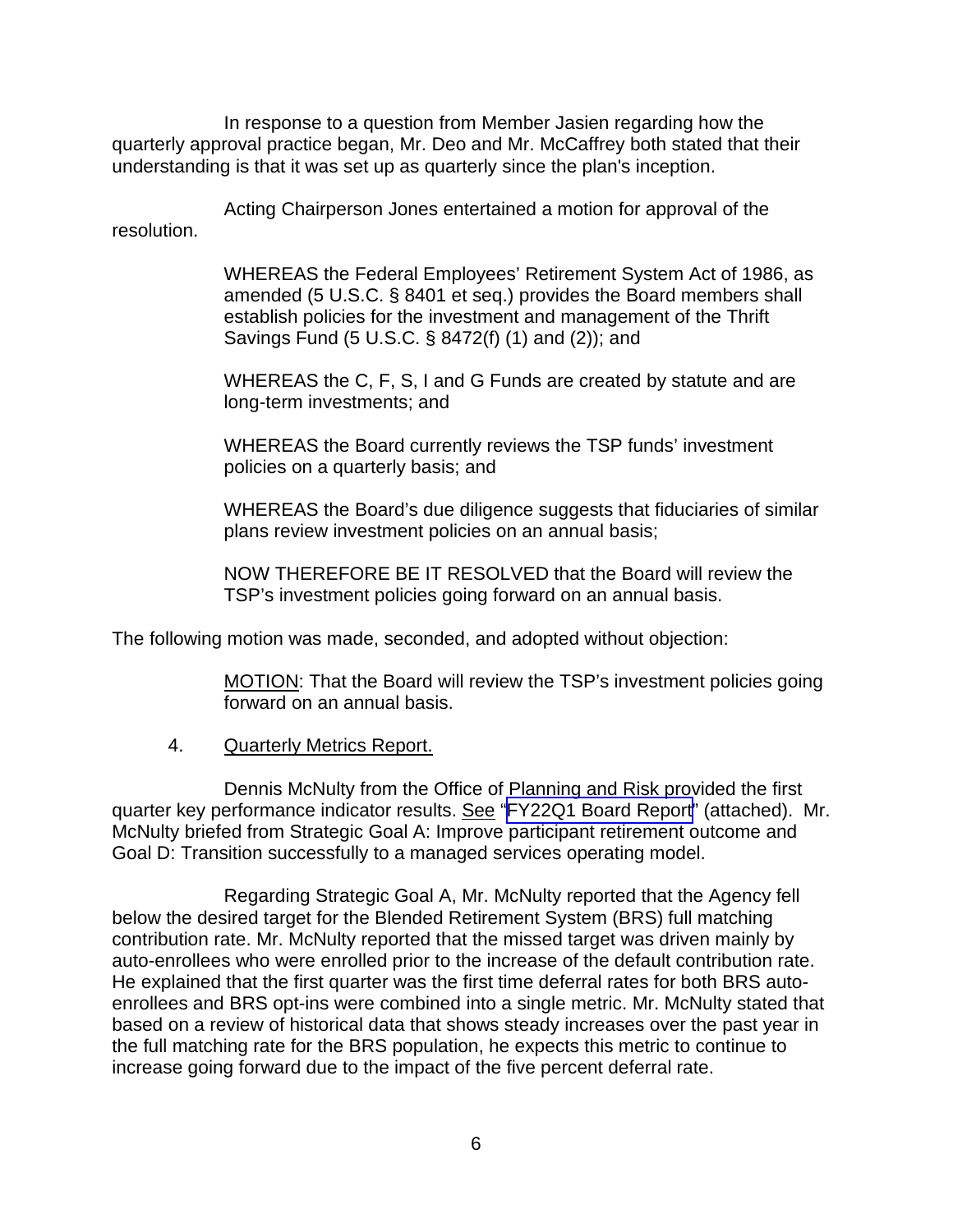Regarding Strategic Goal D, Mr. McNulty reported that the Agency missed its target for the phone call response rate due to the impact of COVID variants as well as other labor market issues on staffing. He stated that contact center providers are aggressively recruiting to increase staffing.

### 5. Converge Update.

Tanner Nohe, Converge Program Manager, provided a brief overview of the Converge functional areas and then provided updates on data readiness, payroll and security readiness, service readiness, and participant communications. See "[Converge Update for February 2022"](https://www.frtib.gov/pdf/minutes/2022/Feb/MM-2022Feb-Att6.pdf) (attached).

Regarding data readiness, Mr. Nohe reported that the testing of the third round of data was completed in early February as planned, and all the essential data for day-to-day operations was successfully converted on the Accenture Federal Services (AFS) side and validated. They continue to work on the integrations between the new record-keeping system and the data lake, which will eventually support the processes for historical data. At the end of February, they are preparing the fourth and final round of conversion test data.

Mr. Nohe reported that they continue to make great progress in preparing the payroll offices for conversion. All of the draft interconnection security agreements (ISAs) have been reviewed, and over half of the ISAs have been signed and fully executed.

The remaining ISAs are on track, and the target is to have them all finalized by the end of February. The secure connection testing for the payroll agencies that have a direct link to submit their payroll files is 95 percent completed, with the remainder expected by the end of February. Mr. Nohe noted that strategically, a lot of things are scheduled to be completed by the end of February to align with the plan to begin performance testing at the beginning of March.

Mr. Nohe stated that they are finalizing the Memorandum of Understanding and currently credentialing those payroll agencies that will use the new payroll portal to submit their payroll files. Ninety percent of those users have been identified and are being credentialed. They are in the process of training these users on the new system, which will continue through mid-March.

Regarding security, Mr. Nohe reported that they are still on track to issue the full Authorization to Operate at the end of February.

Mr. Nohe reported that the functional testing around service readiness that was previously behind schedule has now been completed on schedule. Hands-on User Acceptance Testing (UAT) wrapped up in January. Multiple areas of functionality across 75 different topics were tested, and the feedback from that UAT has been shared with AFS. Performance testing will begin in March.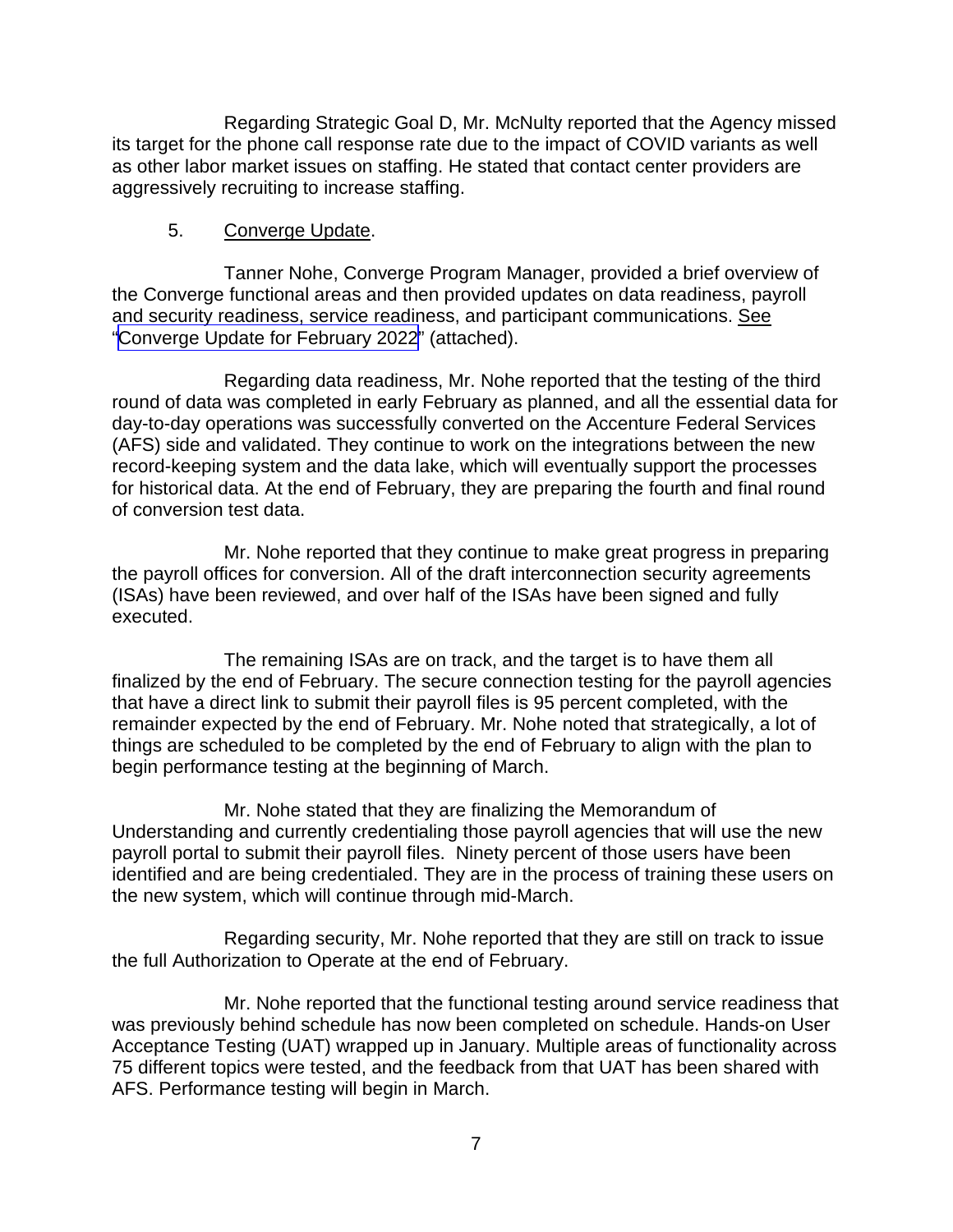Mr. Nohe highlighted that participant communications have officially kicked off with the Executive Director's letter that was sent out with annual statements in early February, which was the start of the first campaign, "Get Excited." More communications will continue to be sent out over the next few weeks. Additional campaigns will follow: the "Get Ready" campaign in March, and the "It's Here" campaign upon go-live. Mr. Nohe noted that they are also preparing contingency communications as a precaution.

Finally, in reviewing Converge milestones, Mr. Nohe highlighted that the recordkeeping conversion round three milestone has been met, and he expects to meet the next milestone by granting the Authorization to Operate by February 28. He concluded that the Agency is on track to hit the target go-live date later this year.

#### 6. Agency Recognition.

Mr. Courtney announced that the Agency will be recognized with two Eddy awards at an upcoming Pensions and Investments conference. See ["Agency](https://www.frtib.gov/pdf/minutes/2022/Feb/MM-2022Feb-Att7.pdf) [Recognition](https://www.frtib.gov/pdf/minutes/2022/Feb/MM-2022Feb-Att7.pdf)" (attached).

One award is for the implementation of "Spillover" and the other award is for the "To Retirement and Beyond" training. Mr. Courtney explained that "Spillover" is the TSP's "easy button" solution to making catch-up contributions for those turning 50 and over. The Agency's social scientist, Elizabeth Perry, identified the need for "Spillover" and helped lead the project team responsible for its implementation.

"To Retirement and Beyond" is a class the training team teaches to participants planning to retire within 10 years and addresses many of the factors to be considered in that transition. Stuart Kaplan and his colleagues presented this course 25 times last year to a total of more than 16,000 participants.

7. Adjourn.

On a vote taken by the Acting Chairperson, the members closed the meeting at 11:27 a.m. for executive session.

At 12:00 p.m., upon completion of the executive session, the members reconvened the open portion of the meeting.

Whereupon, there being no further business, the following motion was made, seconded, and adopted without objection and Acting Chairperson Jones adjourned the meeting at 12:00 p.m.

MOTION: That this meeting be adjourned.